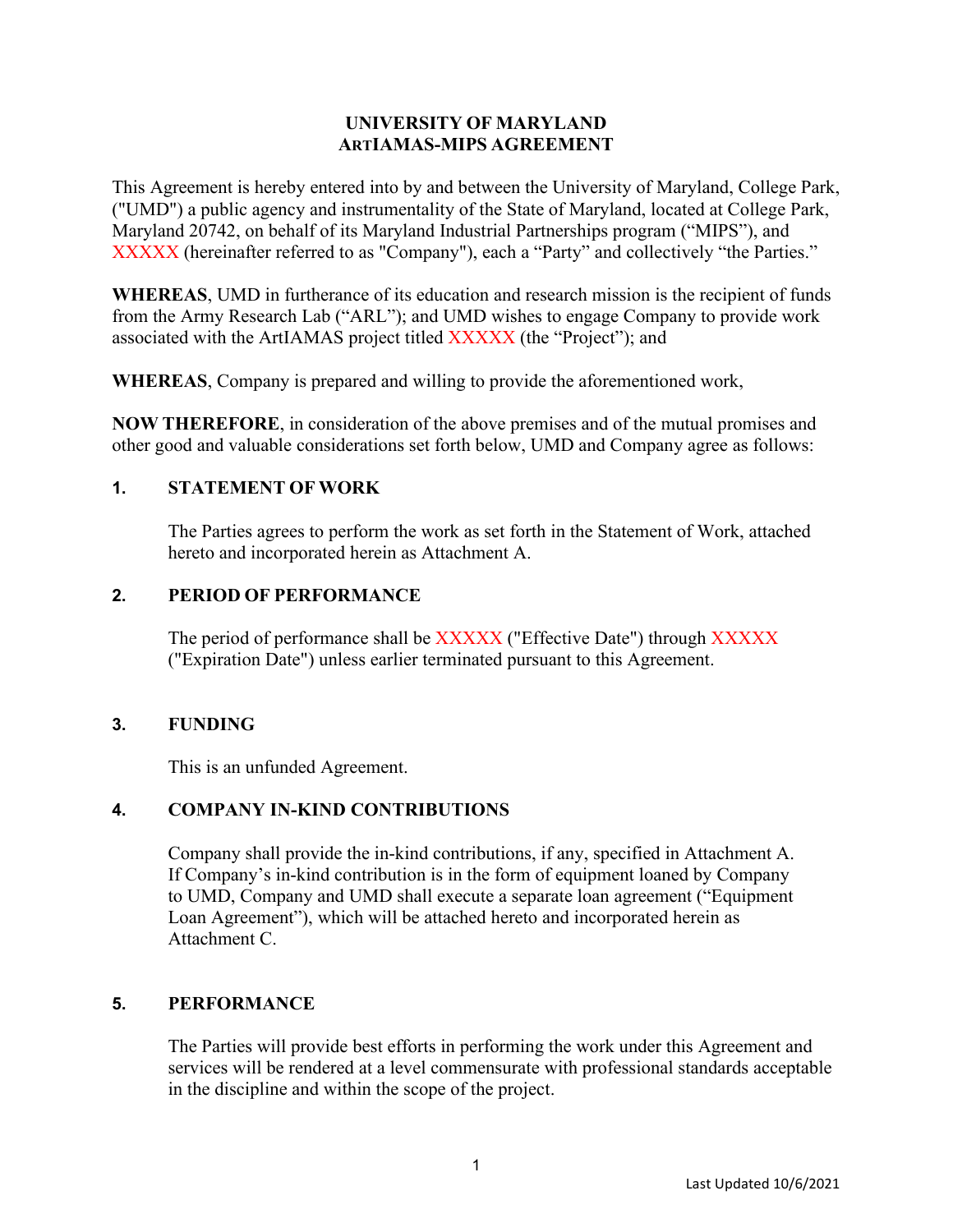## **6. DELIVERABLES**

- (a) Deliverables are described in Attachment A, Statement of work.
	- (b) Final Reports. The UMD Project Lead will prepare and submit a final Project report no later than the Expiration Date of the Project. The Company Project Lead will prepare and submit a final Project report no later than sixty (60) days after the Expiration Date of the Project

## **7. INTELLECTUAL PROPERTY**

- (a) Project Results means all data, inventions, discoveries, copyrightable works, software, tangible materials and information that are conceived of, first reduced to practice, collected or created in the performance of this Agreement.
- (b) All Project Results and all rights, title, and interest in those results, including any patents or copyrights, are subject to ARL's Government Purpose Rights in accordance with Attachment B.
- (c) Subject to ARL's Government Purpose Rights, the following shall apply: Company will own all rights, title to and interests in any and all Project Results that are created, conceived of, reduced to practice or authored solely by Company employees ("Company Project Results"). UMD will own all rights, title to and interests in any and all Project Results that are created, conceived of, reduced to practice or authored solely by UMD employees ("UMD Project Results"). Company and UMD will jointly own all rights, title to and interests in any and all Project Results that are created, conceived of, reduced to practice or authored jointly by Company and UMD employees ("Joint Project Results"). In all cases, inventorship shall be determined in accordance with U.S. patent laws. Except as stated in Article  $7(g)$ , no right or license is granted under this Agreement either expressly or by implication.
- (d) Disclosure and Patenting. Company will disclose its Project Results to UMD as soon as possible after receiving a written disclosure or similar notice of Project Results from its inventors. Company shall cooperate with UMD and assist UMD in obtaining patent protection for UMD Project Results and Joint Project Results, including executing all papers required for such purpose. Should Company fail to cooperate and assist UMD with obtaining such patent protection or fail to sign all such required papers, Company irrevocably appoints any duly authorized official of UMD as Company's attorney-in-fact to sign any and all such papers. Company shall notify UMD within thirty (30) days of receipt of the disclosure from UMD whether:
	- a. Company desires UMD to file patent applications on the disclosed UMD Project Results or Joint Project Results, in which case Company shall reimburse the UMD for all reasonable patent related costs UMD incurs,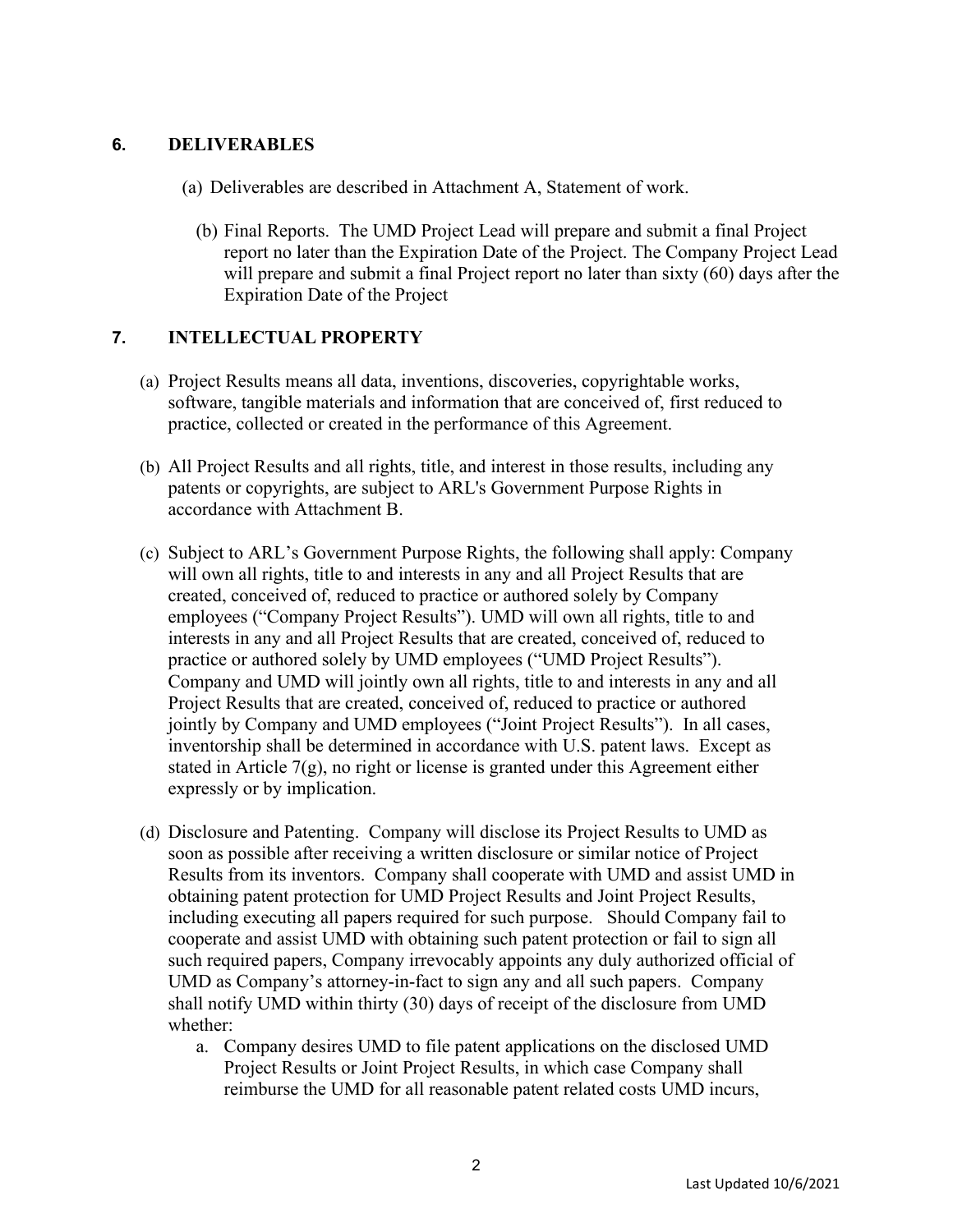including patentability opinions and costs of applying and filing for or defending the application and/or maintaining any resulting patents ("Patent Costs"); or

- b. Company desires to use its own patent counsel to file patent applications on the disclosed UMD Project Results or Joint Project Results, in which case Company shall be directly responsible for (a) Patent Costs and preparing and submitting all patent-related documents, which documents Company shall submit to UMD for its approval prior to their submission, (b) reasonably incorporating any of UMD's comments, and (c) prosecuting such patent applications as broadly as practicable in the best interests of UMD; or
- c. Company does not desire that a patent application be filed on the disclosed UMD Project Results or Joint Project Results, in which case the provisions of section 7(f) shall become effective.
- d. Failure of Company to provide any notification under section 7(d)a, 7(d)b, or 7(d)c shall be deemed to be a decision by Company not to exercise its options under section 7(e) or 7(f) and Company's right to use a UMD Project Results shall be limited to those granted under section 7(h).
- (e) Option for Commercialization License When Patent Protection is Being Sought. With respect to UMD intellectual property rights in any UMD Project Results or Joint Project Results for which Company has elected to seek patent protection in accordance with section 7(d), UMD grants Company an exclusive option to elect an exclusive or nonexclusive commercialization license to make, have made, use, import, offer to sell and sell any and all products, processes, apparatuses and compositions of matter, including the right to grant sublicenses. Company's notification to UMD under section 7(d)a or section 7(d)b shall be deemed to be Company's notice of its decision to exercise the license option under this section 7.3.
	- a. Company shall have two (2) months from the date of its notice to UMD under section 7(d)b within which to seek patent protection in the UMD Project Results or Joint Project Results or such other period of time the parties may agree to in writing.
	- b. The parties shall have six (6) months from the date of Company's notice to UMD under section 7(d)a or 7(d)b to negotiate in good faith the terms of a reasonable license agreement (the "Negotiation Period"); the Negotiation Period may be extended in UMD's sole discretion. The terms of the license will fairly and reasonably reflect the nature of the UMD Project Results or Joint Project Results, the relative contributions of each party to the creation of Joint Project Results, the costs of subsequent research and development needed to bring the UMD Project Results or Joint Project Results to the marketplace, and will provide for reasonable compensation to the UMD.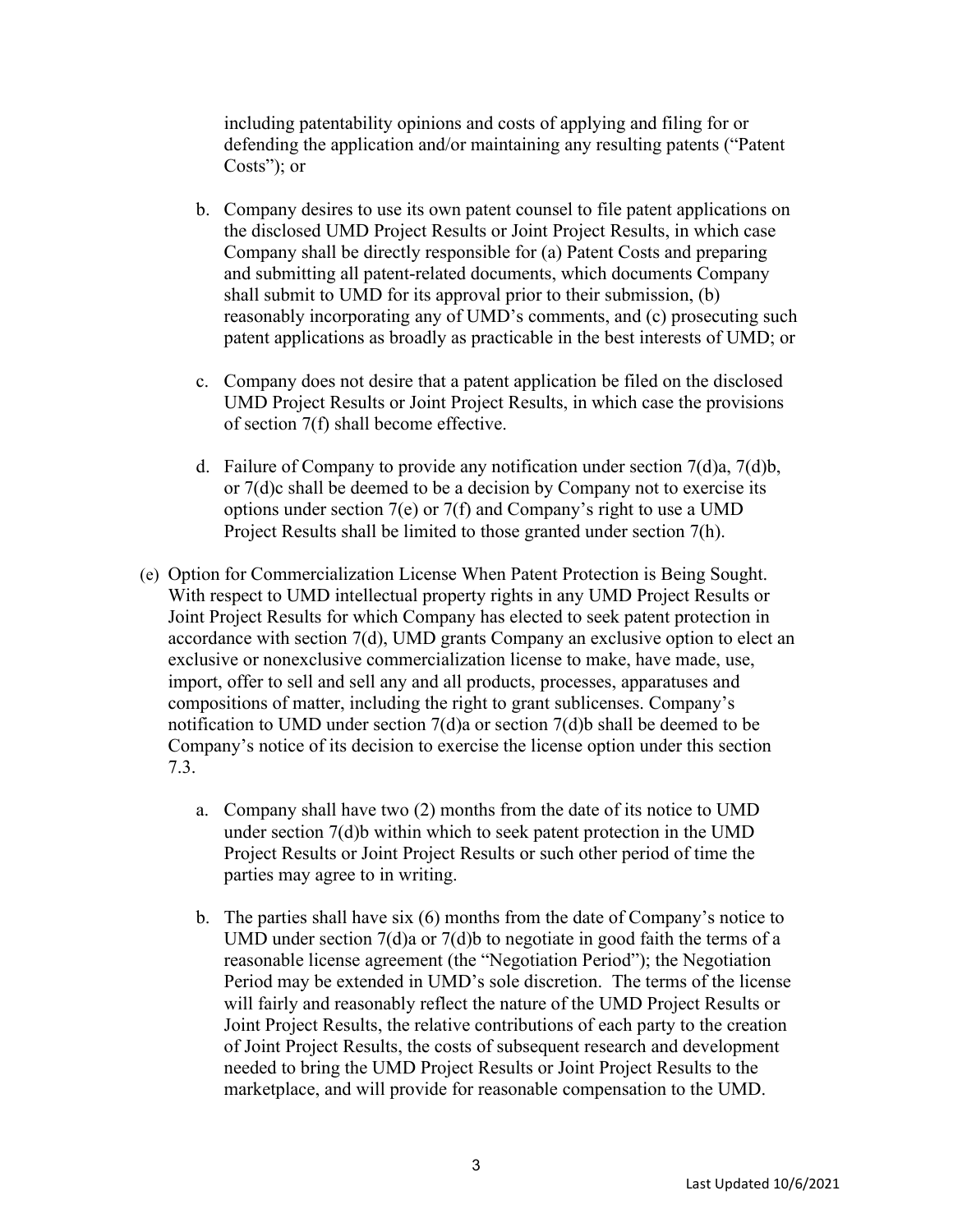The field of use of the license will be commensurate with the scope of the Project. Any license granted under this section shall be subject to the UMD's retention of the right to use and practice the UMD Project Results or Joint Project Results in support of its educational and research activities and, rights retained by the United States Government in accordance with Attachment B.

- c. If UMD fails to respond in writing to Company's last proposal within the agreed upon Negotiation Period, that period automatically shall be extended to expire one (1) month after the UMD does respond, during which month Company may accept in writing the final license proposal of UMD.
- d. In the event a license is not executed and UMD does not grant an extension of the Negotiation Period, UMD will be free to license its rights in the UMD Project Results or Joint Project Results to third parties provided that UMD (a) reimburses Company for any Patent Costs that UMD receives subsequently from a third party licensee, if any, and (b) does not offer terms to a third party for a period of four (4) months after the expiration of the Negotiation Period for a license that are more favorable terms than the final proposal made by either Company or UMD without first offering Company those more favorable terms. If a license is not then executed, Company's right to use the UMD Project Results shall be limited to those granted under section 7(h).
- (f) Option for Commercialization License When Patent Protection is Not Being Sought.
	- a. With respect to a UMD Project Results or Joint Project Results for which Company has provided notice to UMD of Company's election not to seek patent protection in accordance with section 7(d)c and for which UMD has decided not to pursue the filing of a patent application (hereinafter an "Unpatented Project Results"), but in which Company nonetheless desires to negotiate an exclusive or nonexclusive license, Company shall notify the UMD in writing no later than three (3) months from the date of the notice of disclosure from UMD under section 7(d) of Company's desire to negotiate a license in such Unpatented Project Results.
	- b. The Parties shall then have six (6) months from the date of such notice from Company within which to negotiate in good faith the terms of a reasonable license for the Unpatented Project Results. The terms of the license will fairly and reasonably reflect the nature of the UMD Project Results or Joint Project Results, the relative contributions of each party to the creation of a Joint Project Results; the costs of subsequent research and development needed to bring the UMD Project Results or Joint Project Results to the marketplace and will provide for reasonable compensation to the UMD. The field of use of the license will be commensurate with the scope of the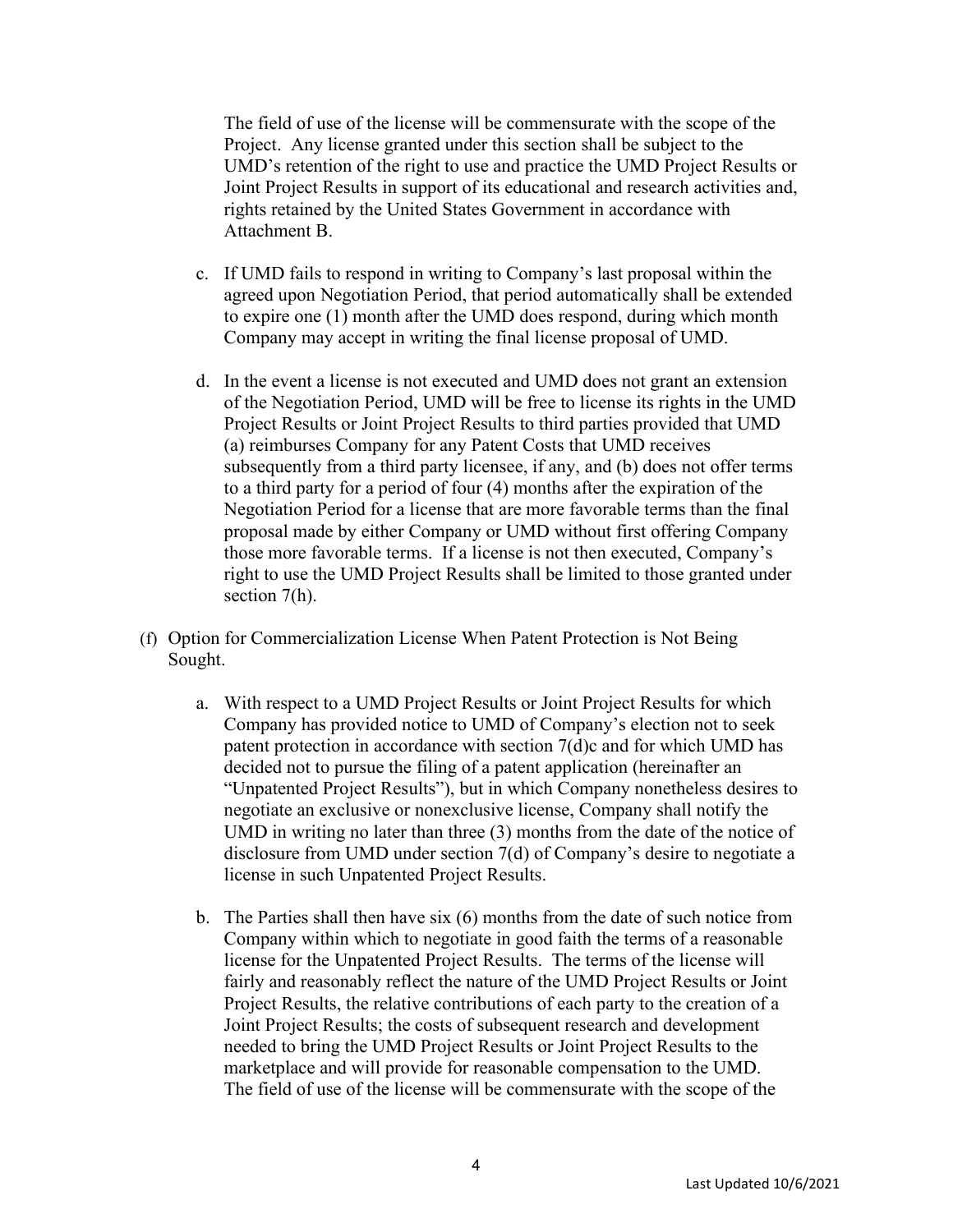Project. Any license granted under this section shall be subject to the UMD's retention of the right to use and practice the UMD Project Results or Joint Project Results in support of its educational and research activities and rights retained by the United States Government in accordance with Attachment B.

- c. If the Parties are not able to execute a license agreement before expiration of the Negotiation Period and UMD does not grant an extension of the negotiation period, UMD shall have the right to dispose of any Unpatented Project Results that is a UMD Project Results without any further obligation to Company. Company's rights to use the UMD Project Results shall be limited to those granted under section 7(h).
- (g) Company agrees to grant and hereby grants an irrevocable, nonexclusive, nontransferable, non-assignable, royalty-free right and license in Project Results of which it is the exclusive owner to (1) UMD for its use solely in support of noncommercial research or educational purposes and to the extent required to meet UMD's obligations to the ARL; and (2) to ARL, for government purposes.
- (h) UMD grants Company a nonexclusive, royalty-free, nontransferable, nonassignable license to use UMD Project Results for internal Company research purposes.

## **8. CONFIDENTIAL INFORMATION**

- (a) "Confidential Information" is hereby defined as drawings, disclosures, designs, data, reports, calculations, models, component parts, patent applications, software, software models, trade secrets, proprietary data, product designs and developments, research reports, market studies and plans, confidential business information or the like, but shall not include information which: (1) the Receiving Party develops independently and without the benefit of Confidential Information of the Disclosing Party; (2) is in the knowledge or possession of the Receiving Party at the time of disclosure; (3) is now or hereafter becomes public knowledge; (4) is subsequently received without binder of secrecy by the Receiving Party from a third party, not owing obligations of secrecy to the other Party; (5) the Receiving Party is obligated to produce to comply with applicable laws or regulations, including the Maryland Public Information Act, or pursuant to an order of a court of competent jurisdiction or a valid administrative or congressional subpoena provided the Receiving Party notifies the Disclosing Party prior to making such a disclosure so that the Disclosing Party may take appropriate action.
- (b) Confidential information must be marked or designated in writing on its face page as proprietary or confidential. If disclosed orally, confidential information shall be reduced to writing by the Disclosing Party and forwarded to the Receiving Party's Technical Representative named in Article 4 within ten (10) business days.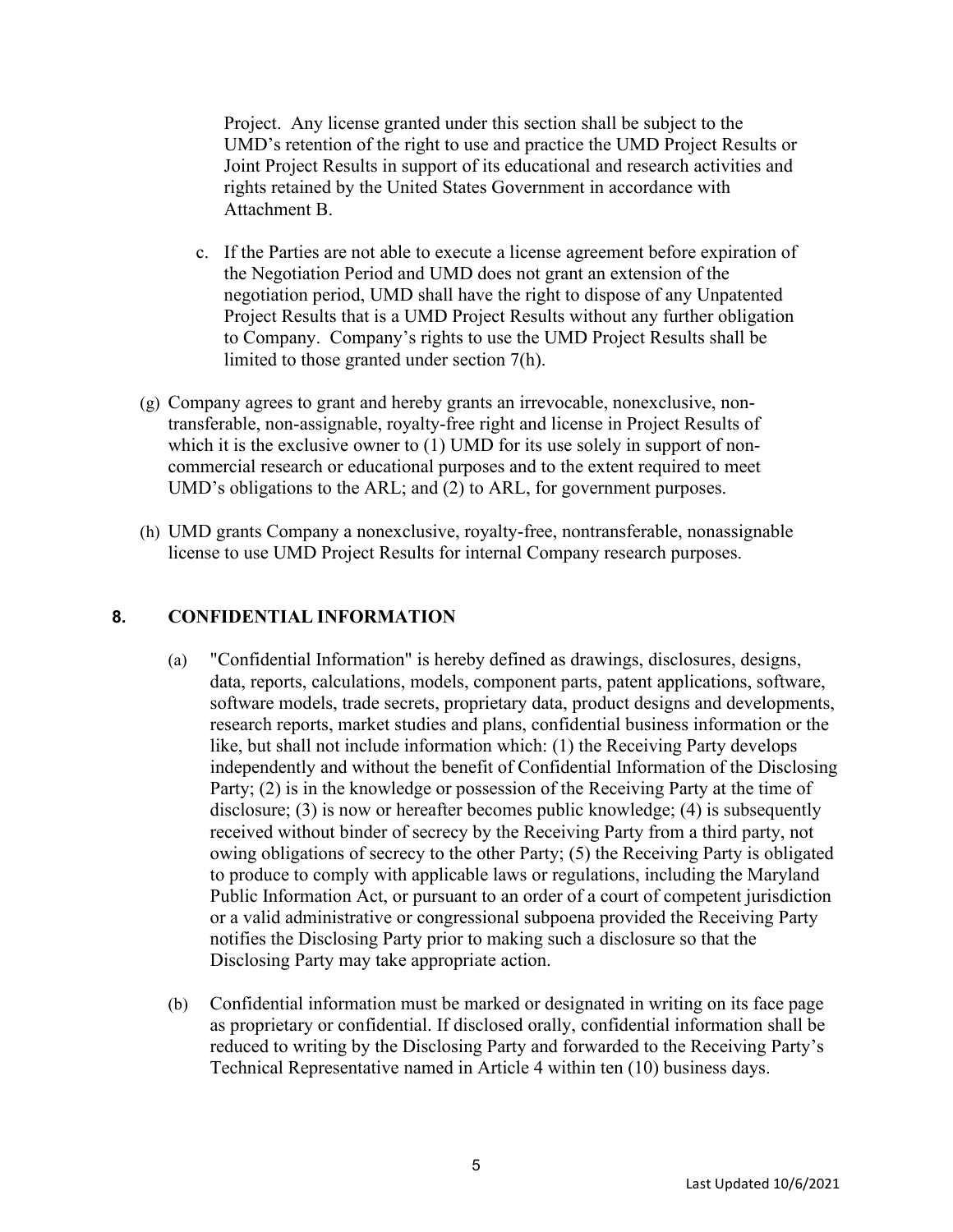- (c) Acceptance by one Party (the "Receiving Party") of the other's (the "Disclosing Party") confidential information (as evidenced by receipt thereof without objection within 30 days), means that Receiving Party agrees to exercise reasonable efforts:
	- (i) To maintain in confidence the Disclosing Party's confidential information, using the same efforts the Receiving Party uses to protect its own confidential information but in any case no less than reasonable efforts;
	- (ii) Not to publish or otherwise reveal said confidential information to third parties without the permission of the other;
	- (iii) Not to discuss the confidential information with the Receiving Party's employees, contractors, or agents unless they have a "need to know" in order to carry out the performance of this or related Agreements;
	- (iv) To use the confidential information only in fulfillment of obligations under this Agreement.
- (d) Except as otherwise provided herein, neither Party will sell, use, disclose, publish or make copies of the confidential information or disclose the confidential information to any third party without the prior written approval of the other Party.
- (e) Each Party retains the right to refuse to accept any such confidential information which it does not consider to be essential to performance of the Project or which it believes to be improperly designated. The Parties agree that no classified information will be exchanged under this agreement.

## **9. EXPORT CONTROL**

- (a) Company shall comply with all applicable U.S. export control laws and regulations, specifically including, but not limited to, the requirements of the Arms Export Control Act, including the International Traffic in Arms Regulation (ITAR), and the Export Administration Act, including the Export Administration Regulations (EAR), as well as the applicable regulations of the Office of Foreign Assets Control (OFAC) (collectively, "Export Control Regulations").
- (b) Company understands and acknowledges that UMD has many students and faculty that are non-U.S. persons and that UMD utilizes some information systems (i.e. cloud services) that are not certified for receiving Export Controlled Information.
- (c) The Parties do not anticipate the need to disclose to each other technical data or information, whether in a tangible or intangible form, that are subject to Export Control Regulations, and the transfer of Export Controlled Information is prohibited under this Agreement unless the Receiving Party's Export Compliance Officer has provided written permission. Should one Party believe it is necessary to disclose technical data or information that are controlled under Export Control Regulations, the Disclosing Party shall notify the Receiving Party's Export Compliance Officer and provide specific identifying references as to the part of the EAR, ITAR, or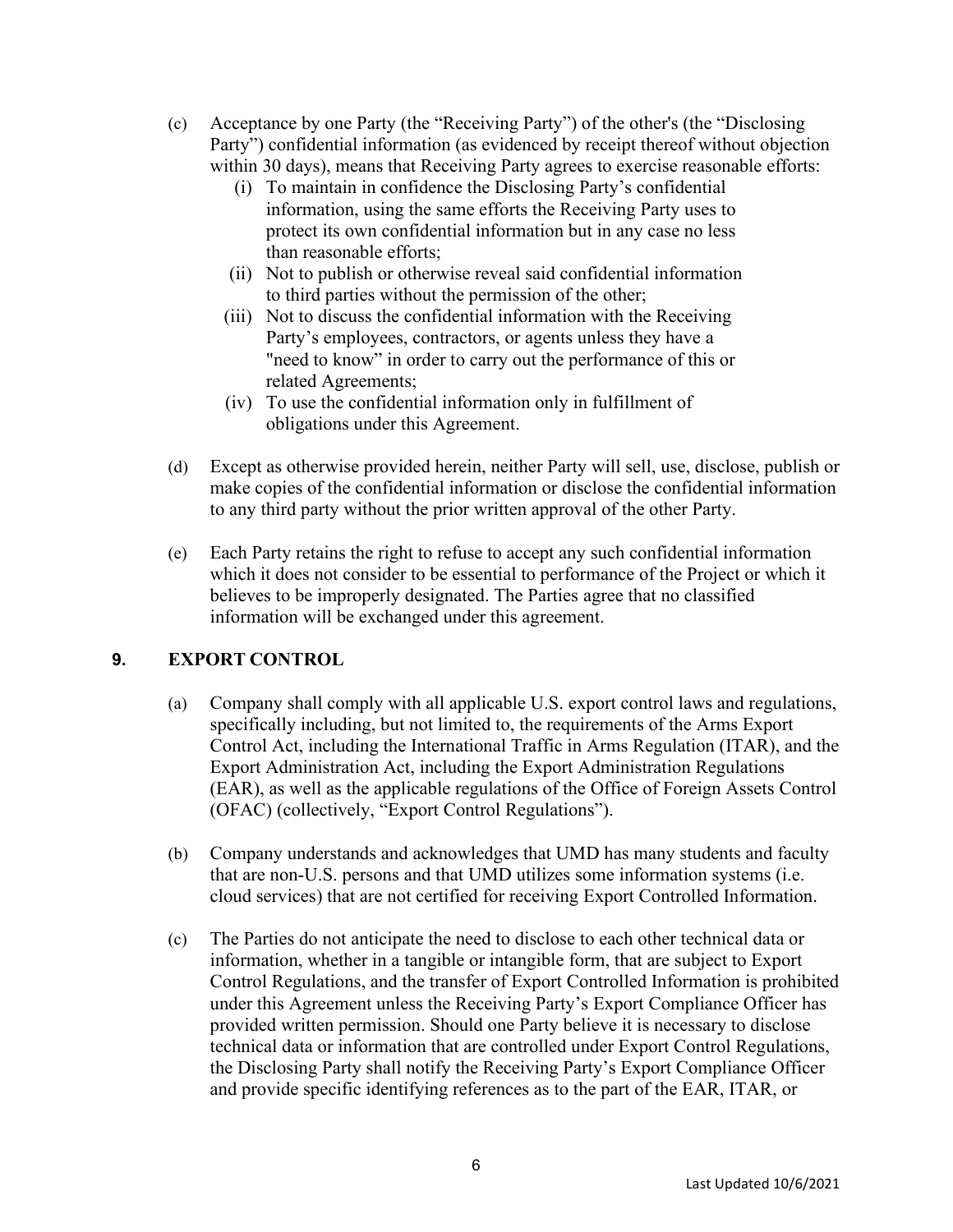other regulations under which the materials are qualified as "export controlled." No transfer of controlled materials will occur without the prior written consent of the Receiving Party's Export Compliance Officer. Neither Party is obligated to accept Export Controlled technical data or information. The Receiving Party will incur no liability if it elects not to accept export controlled technical data or information.

## **10. PUBLICATION**

- (a) Nothing in this agreement in intended to interfere with either Party's right to publish, present or otherwise disseminate papers and information relating to the results arising from this Agreement.
- (b) Prior to submission for publication or public presentation of a manuscript or abstract describing Project Results, the Publishing Party shall send a copy of the proposed manuscript or abstract to the Non-Publishing Party's Technical Contact. Within thirty (30) days of the Non-Publishing Party's receipt of the manuscript or abstract, the Non-Publishing Party shall identify, in writing, for the Publishing Party specific information in the manuscript of abstract that the Non-Publishing Party identifies as patentable or Confidential Information. If the Non-Publishing Party does not respond within the thirty (30) day review period, the Publishing Party may proceed with release/publication of the proposed manuscript.
- (c) The Parties shall comply with all publication requirements listed in the terms and conditions of the ARL cooperative agreement, attached hereto and incorporated herein as Attachment B.

## **11. TERMINATION**

- (a) Termination for Convenience. The performance of work under this Agreement may be terminated by UMD for convenience with thirty (30) days written notice, in whole or in part, if UMD determines that termination is in its best interest.
- (b) Termination for Default. Either Party may terminate this Agreement upon written notice to the other Party of any breach of or default in any of the terms or conditions of this Agreement by a Party (the "Defaulting Party") and the Defaulting Party's failure to remedy such default or breach within thirty (30) days after receipt of the written notice of breach. Termination pursuant to this Section shall be effective on the thirty-first  $(31<sup>st</sup>)$  day after receipt of notice by the Defaulting Party.
- (c) Termination by Federal Government. In the event that ARL for any reason terminates work by UMD on this subject matter, then performance by Company may be terminated by UMD by written notice to Company under the same terms of termination as are applied to UMD.

## **12. LIABILITY & DISCLAIMER OF WARRANTIES**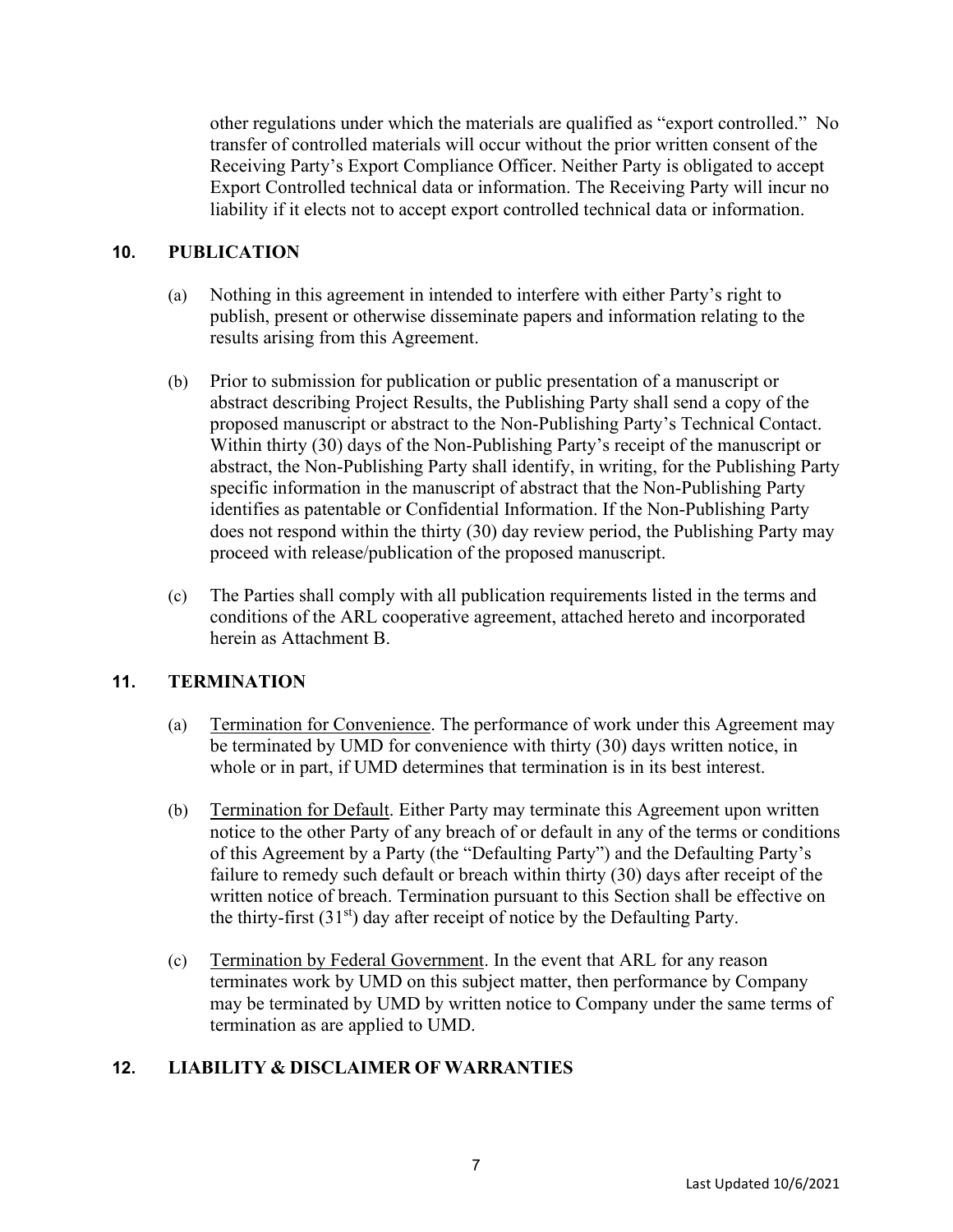- (a) Each Party assumes full responsibility for the acts or omissions of its respective employees, agents, and representatives acting within the scope of their employment. IN NO EVENT WILL EITHER PARTY OR THEIR OFFICERS, AGENTS OR EMPLOYEES BE LIABLE FOR ANY INCIDENTAL, SPECIAL, INDIRECT, EXEMPLARY OR CONSEQUENTIAL DAMAGES OF ANY KIND, INCLUDING BUSINESS EXPENSE, LOSS OF PROFITS, DAMAGE OR INJURY TO PROPERTY FOR ANY CLAIMS, DEMANDS OR DAMAGES ARISING OUT OF THE EXISTENCE AND/OR USE OF THIS AGREEMENTEVEN IF THE PARTY HAS BEEN ADVISED OF THE POSSIBILITY OF SUCH DAMAGES.
- (b) UMD's liability shall be governed exclusively in accordance with Maryland Code Annotated, State Government Article, Title 12, as amended from time to time.
- (c) The Parties shall use reasonable efforts to carry out the scope of this Agreement, but results are provided AS IS. COMPANY, THE STATE OF MARYLAND, UMD, AND THEIR RESPECTIVE OFFICERS, AGENTS, AND EMPLOYEES JOINTLY AND SEVERALLY DISCLAIM ANY AND ALL REPRESENTATIONS OR WARRANTIES, EXPRESS OR IMPLIED, WRITTEN OR ORAL, IN FACT OR ARISING BY OPERATION OF LAW, REGARDING RESULTS THAT MAY BE CONTEMPLATED, ANTICIPATED, OR DEVELOPED BY EITHER OR BOTH PARTIES; THE MERCHANTABILITY, FITNESS FOR A PARTICULAR PURPOSE, COMMERCIAL VALUE, AND/OR FREEDOM OF RESULTS FROM INFRINGEMENT OF ANY PATENT, COPYRIGHT, OTHER INTELLECTUAL PROPERTY OR PROPRIETARY RIGHTS OF ANY THIRD PARTY.

#### **13. RELATED RESEARCH**

Company understands and agrees that nothing in this Agreement interferes with the right of UMD to conduct research similar or related to the subject of the Project, provided that such related research is conducted separately from and/or under the supervision and control of a researcher not involved in the Project. Company further understands and agrees that nothing in this Agreement grants Company any rights to intellectual property that shall be conceived of, reduced to practice, or used in the performance of such related research.

#### **14. INDEPENDENT CONTRACTOR**

Nothing in this Agreement shall be construed to create a partnership, agency, or joint venture between or among the Parties. Neither Party has authority to make any statements, representations, or commitments of any kind on behalf of the other Party except as the Parties may agree in writing.

#### **15. PUBLICITY**

The Parties will not issue press releases, public service announcements, or advertisements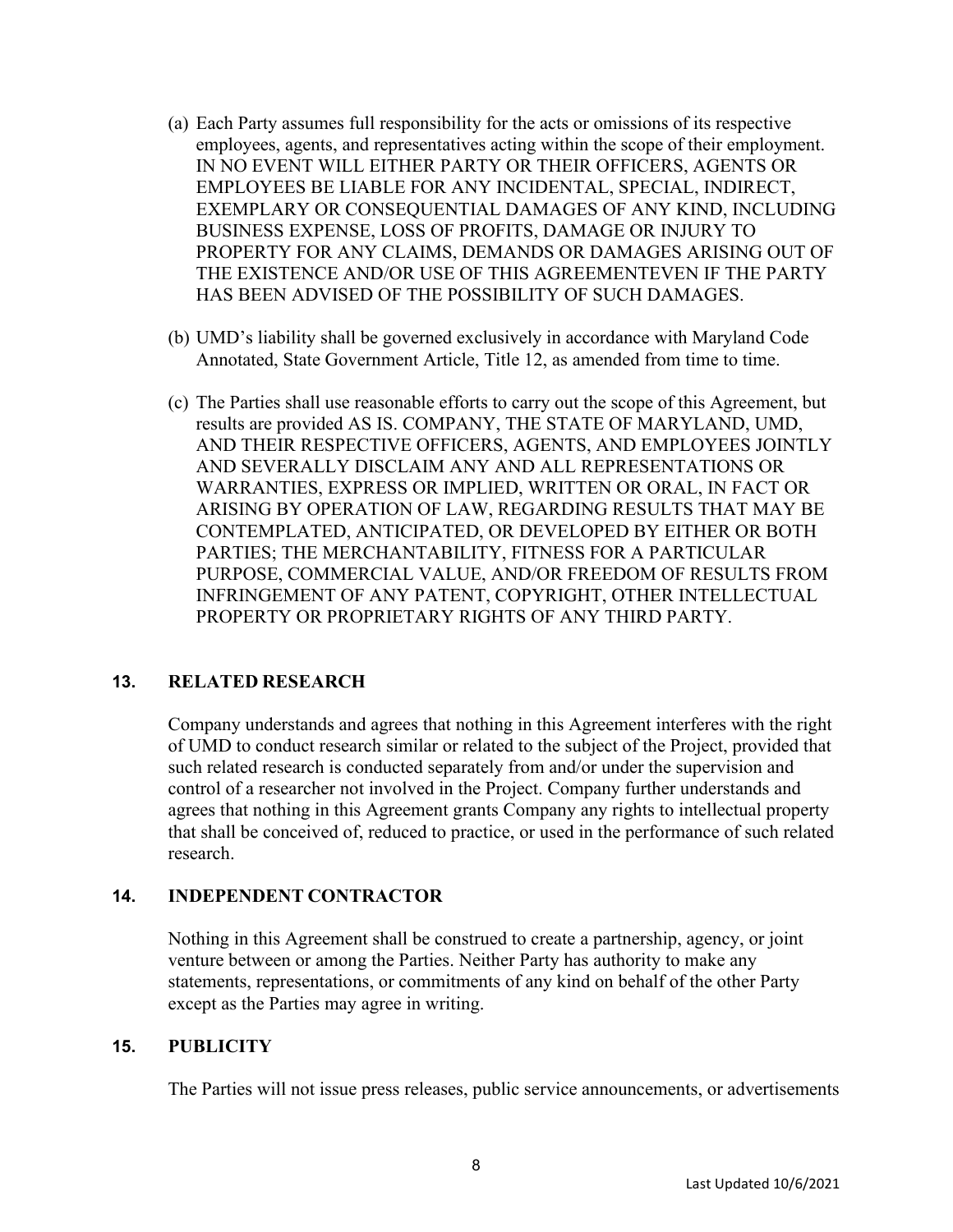containing a reference to the other Party without the other Party's prior written approval.

## **16. FORCE MAJEURE**

Neither Party will be liable for any cancellation, delay, or change in location, programming, or performance caused by or related to events beyond the Party's reasonable control, including but not limited to weather emergencies, national or regional health emergencies (including outbreaks, epidemics, and pandemics, regardless of whether such health emergency existed as of the Effective Date of this Agreement), or other acts of God; acts of the State in its sovereign or contractual capacity; civil unrest; labor disputes or stoppages; utility outages; threats to regional or national security; or any other occurrence that, in the opinion of the Party, is potentially dangerous to its personnel, students, visitors, or the general public ("Force Majeure Event"). The effects of such cancellations, delays, or changes may include, without limitation, (i) campus or facility closures, (ii) the cancellation or rescheduling of programs and/or events, (iii) the cancellation or termination of certain contractual engagements, and/or (iv) implementation of isolation and/or quarantine procedures or other government directives.

The Party so affected by any Force Majeure Event shall not be responsible for any direct or indirect costs or expenses incurred by the other Party resulting from any such cancellation, delay, or change in location, programming, or performance. The Party so affected by any Force Majeure Event will notify the other Party, in writing, as soon as reasonably possible and will promptly recommence performance, if possible, after the Force Majeure Event ceases to affect the Party.

## **17. NO ASSIGNMENT**

This Agreement and any rights and obligations hereunder shall not be assigned without the prior written consent of the non-assigning Party, which shall not be unreasonably withheld.

## **18. REGULATORY COMPLIANCE**

Company shall comply with all applicable laws, regulations and requirements of ARL, including but not limited to those listed below:

Acceptance of this Agreement constitutes certification that the:

- (a) Company is not presently debarred, suspended, proposed for debarment, declared ineligible or voluntarily excluded from covered transactions by any Federal Department or Agency.
- (b) Company is not delinquent on any Federal debt.
- (c) Company will comply with the requirements of all applicable Federal and State of Maryland laws and regulations.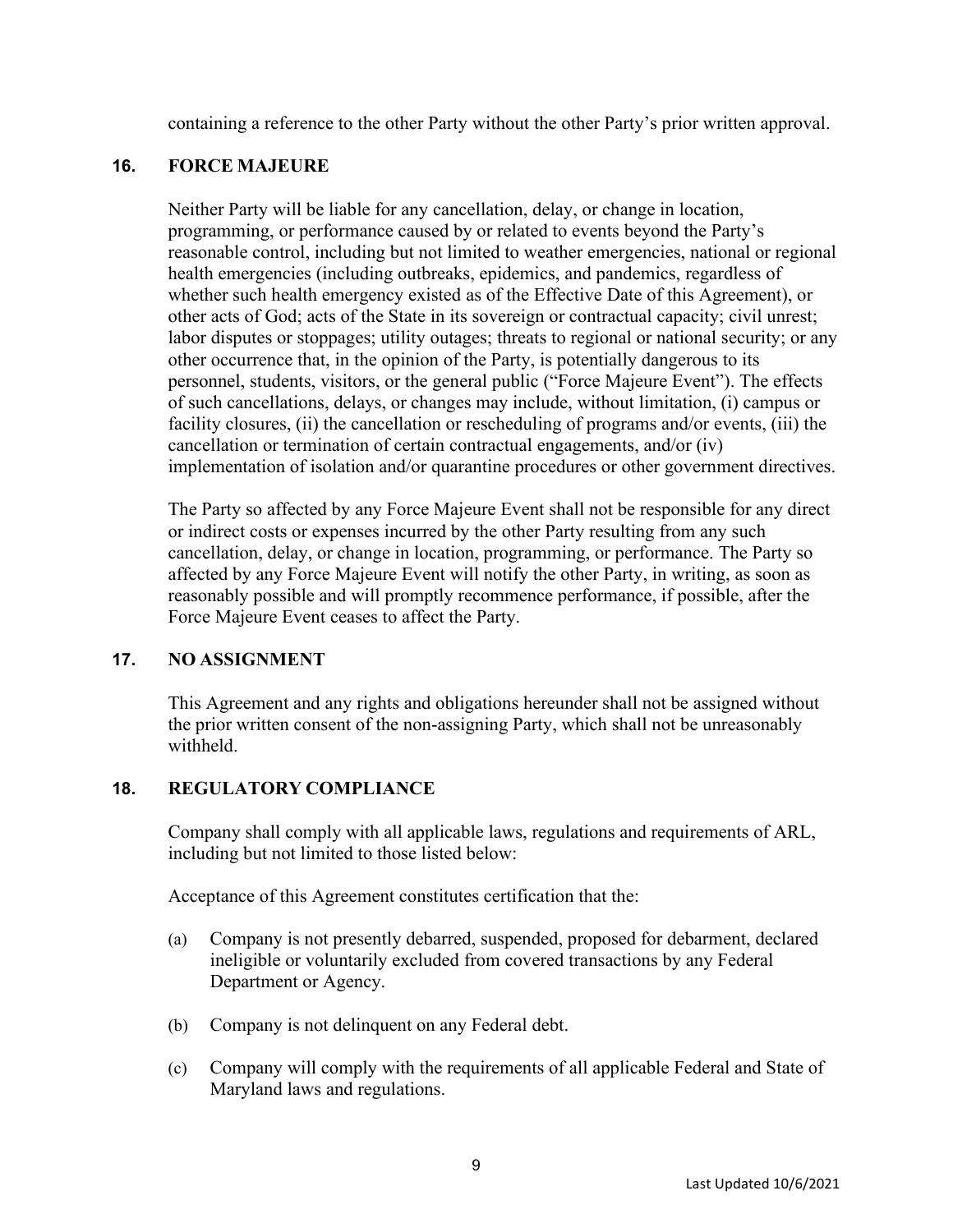#### **19. NO WAIVER**

The failure of either Party to enforce any term of this Agreement shall not be deemed a waiver of any rights contained herein.

#### **20. DISPUTES**

The Parties agree to use their best efforts to resolve any disagreement that arises out of this Agreement and to forward disagreements to others in their organization for resolution when necessary prior to seeking remedy by law. In the event a dispute shall arise that is not resolved directly by the Parties' representatives, each Party shall bear their own costs associated with seeking third party dispute resolution whether through arbitration or a court of law.

#### **21. GOVERNING LAW**

This Agreement, and any disputes arising under it, shall be governed by and construed in accordance with the laws of the State of Maryland, without reference to its conflicts of laws principles. Courts located in the State of Maryland shall be the forum for any legal actions arising from or incident to this Agreement.

#### **22. NOTICES**

All notices or requests issued by the Parties under this Agreement shall be directed to the Administrative Contacts named below.

| <b>MD</b> Administrative Contact:<br>(authorized official)        | [insert name]<br>[insert address]<br>[email address]       |
|-------------------------------------------------------------------|------------------------------------------------------------|
| <b>UMD</b> Technical Contact:<br>(not authorized to make changes) | [ <mark>name</mark> ]<br>[address]<br>[phone]<br>[email]   |
| Company Administrative Contact:<br>(authorized official)          | [ <mark>name</mark> ]<br>[address]<br>[other contact info] |
| Company Technical Contact:                                        | [name]<br>[address]<br>[other contact info]                |

## **23. ORDER OF PRECEDENCE**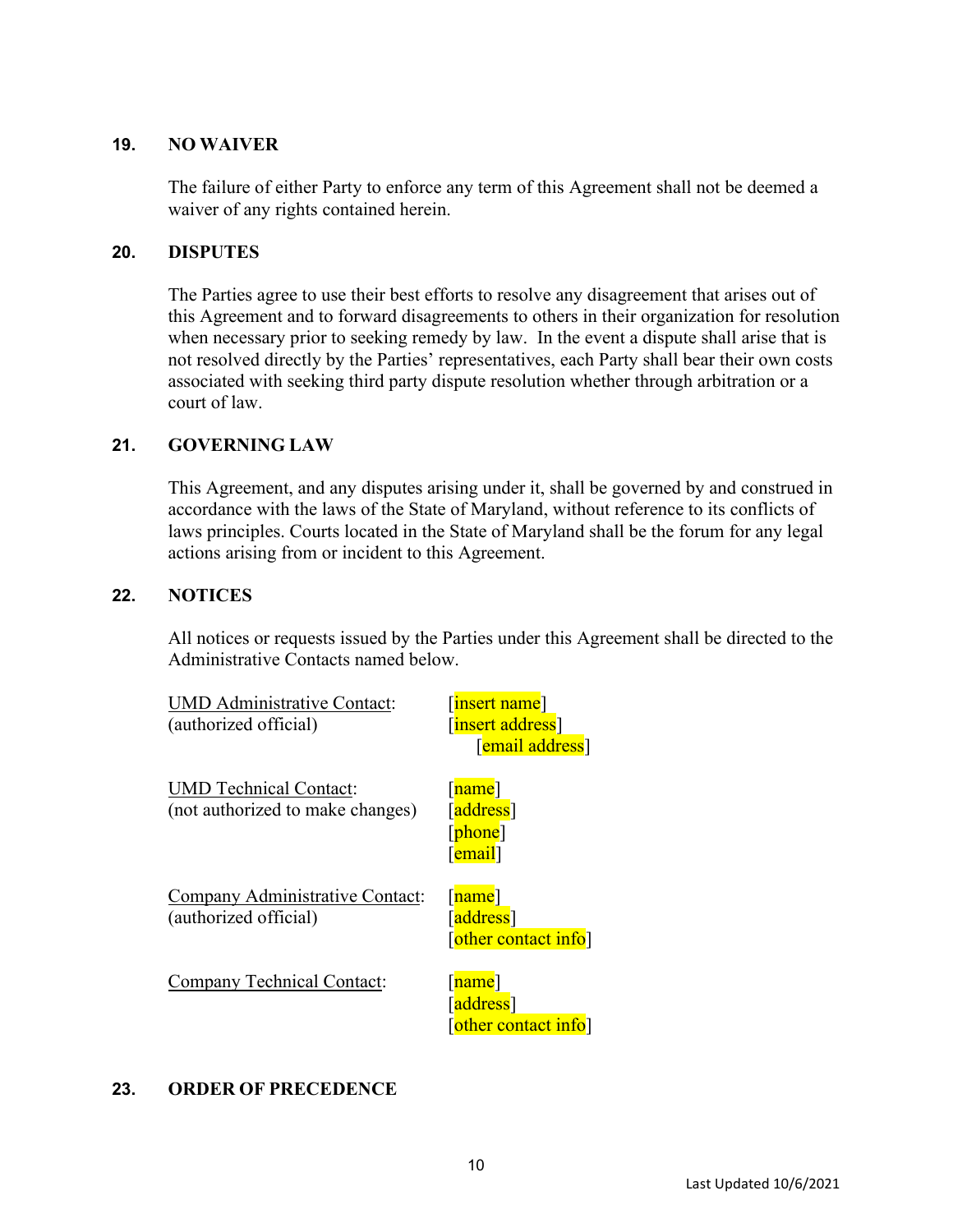This Agreement is further governed by the agency specific terms and conditions which are attached hereto and incorporated herein as Attachment B, ARL Cooperative Agreement, including all requirements, terms, and conditions noted on page 3 of that document.

In the event of inconsistency between the conditions of this Project and those of the attachments, the inconsistency shall be resolved by giving precedence in the following order: (1) Attachment B, ARL Cooperative Agreement; (2) this Agreement; and (3) Attachment A, Statement of Work.

#### **24. ENTIRE AGREEMENT; MODIFICATIONS**

This Agreement, including its attachments, represents the entire understandings of UMD and Company, and can only be modified in writing and duly executed by both Parties. This Agreement may be executed in duplicate and each original shall be equally effective. The Parties accept electronic delivery of the executed Agreement.

# **FOR COMPANY FOR UNIVERSITY OF MARYLAND**

| By:    |                       | By:               |  |
|--------|-----------------------|-------------------|--|
|        | (Company's signature) | (UMD's signature) |  |
| Name:  |                       | Name              |  |
| Title: |                       | Title:            |  |
| Date:  |                       | Date:             |  |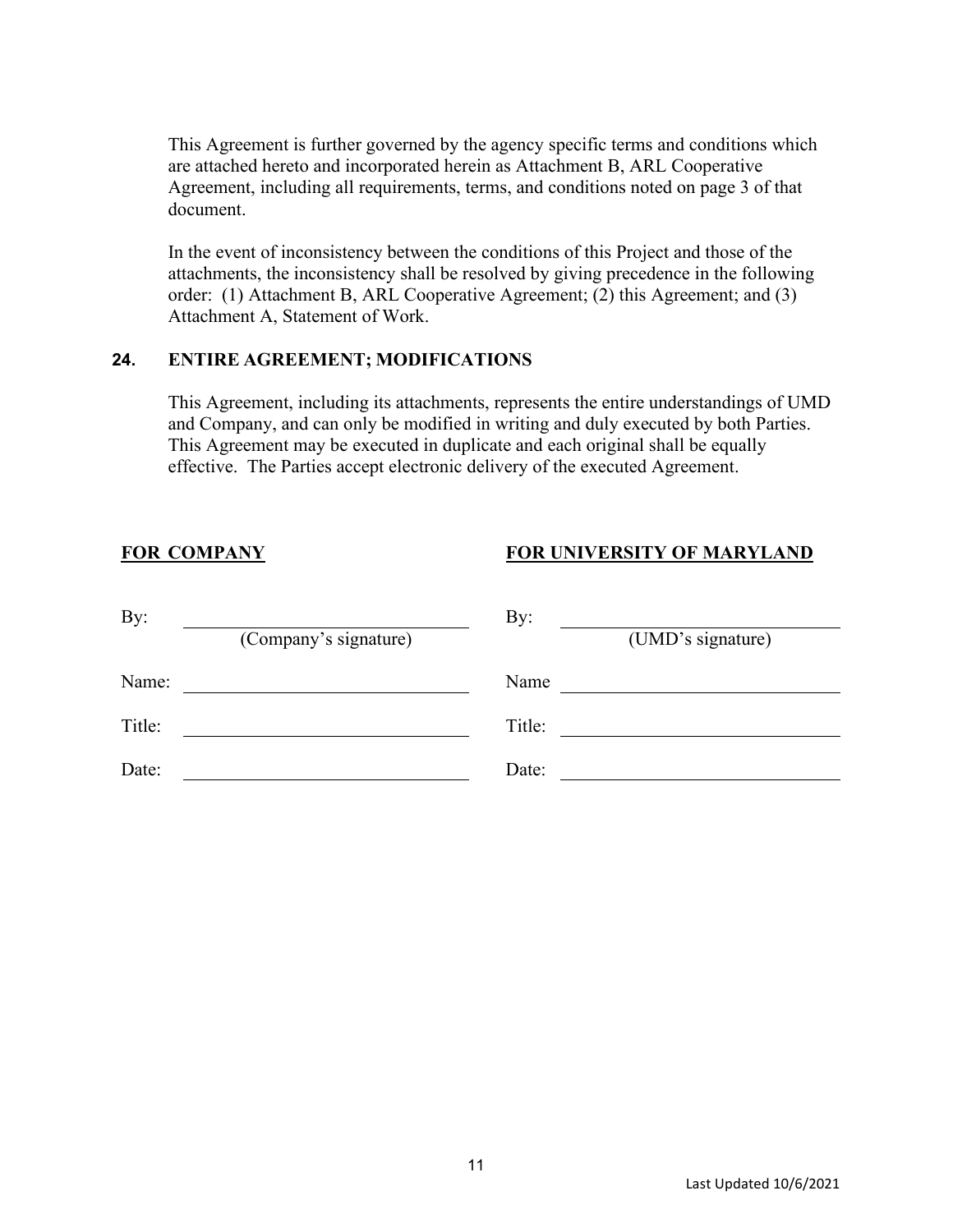# **Attachment A Project Statement of Work ArtIAMAS-MIPS Application Form**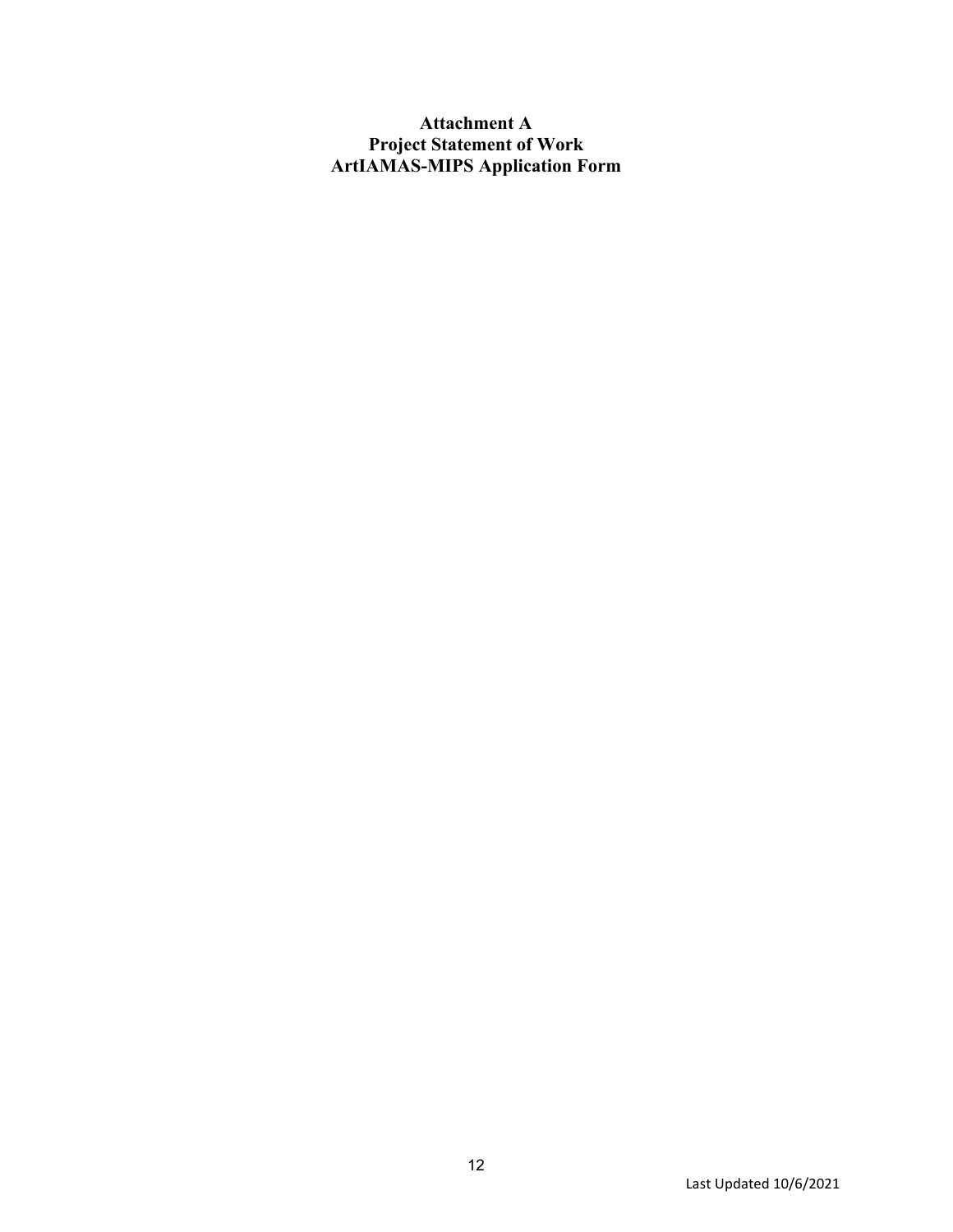# **Attachment B ARL ArtIAMAS - University Cooperative Agreement**

[attach copy of cooperative agreement]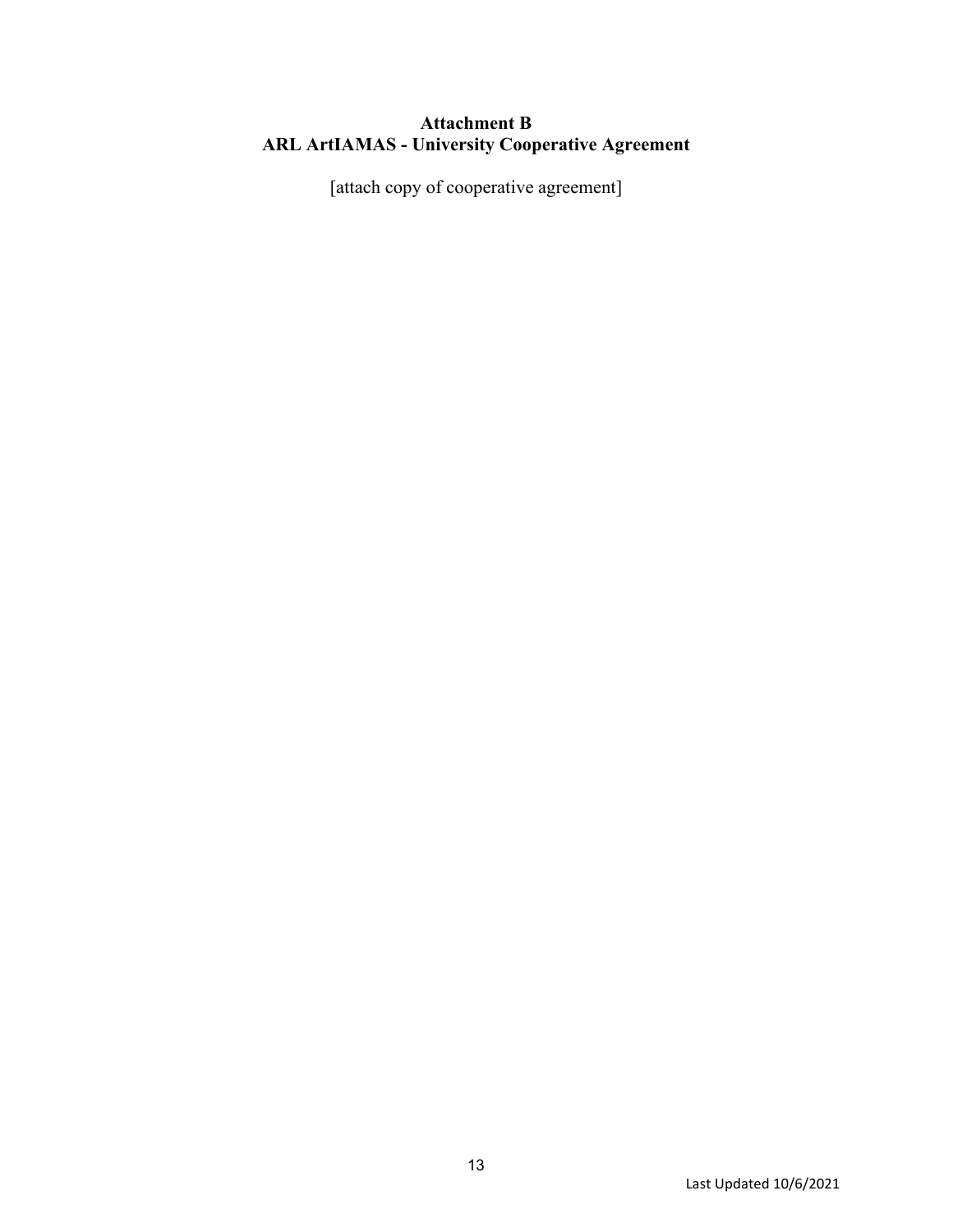### **Attachment C Equipment Loan Agreement**

Between The University of Maryland and

This Equipment Loan Agreement, effective as of the date of last signature below (Equipment Loan Effective Date), is entered into by and between the University of Maryland, a constituent institution of the University System of Maryland, itself a public corporation and instrumentality of the State of Maryland, ("University"); and [*\_\_\_\_\_\_\_\_\_\_\_\_\_\_\_\_]* [insert description], having a primary address of [  $]$  ("Company").

Whereas, the Company is the owner of [ ] described in detail in Attachment 1 ("Equipment"), attached hereto and incorporated as part of this Agreement; and

Whereas, the Company desires to loan to University for research and Loanee desires to receive and use the Equipment in accordance with the terms and conditions set forth herein for [insert description of purpose].

Now, therefore, based on the mutual promises and considerations set forth here, the parties hereby agree as follows:

#### 1. **Loan Period**

- **1.1.** Company agrees to loan the Equipment to University for a period commencing on the Equipment Loan Effective Date and ending  $[\ ]$  (Loan Period) subject to the right of Company to recall the Equipment immediately upon written request.
- 1.2. The parties may extend or shorten the Loan Period by written amendment to this agreement signed by authorized representatives of both parties.
- 1.3. Upon expiration or termination of the Loan Period, University shall immediately return the Equipment to Company

#### 1. **Delivery and Care of Equipment**

Company shall be responsible for all costs related to the packing, shipment, insurance, delivery, and return of the Equipment at the commencement and the conclusion of the Loan Period.

#### 2. **Responsibilities of Recipient**

- 2.1. Throughout the Loan Period, University shall:
	- 2.1.1.Use its best efforts to maintain the Equipment in good repair and good working condition and order with exceptions for normal wear and tear;
	- 2.1.2.Bear the costs associated with such maintenance;
	- 2.1.3.Not pledge the Equipment as security for any debt or allow liens or encumbrances to be assessed against the Equipment;
	- 2.1.4.Not transfer or loan the Equipment to any other entity;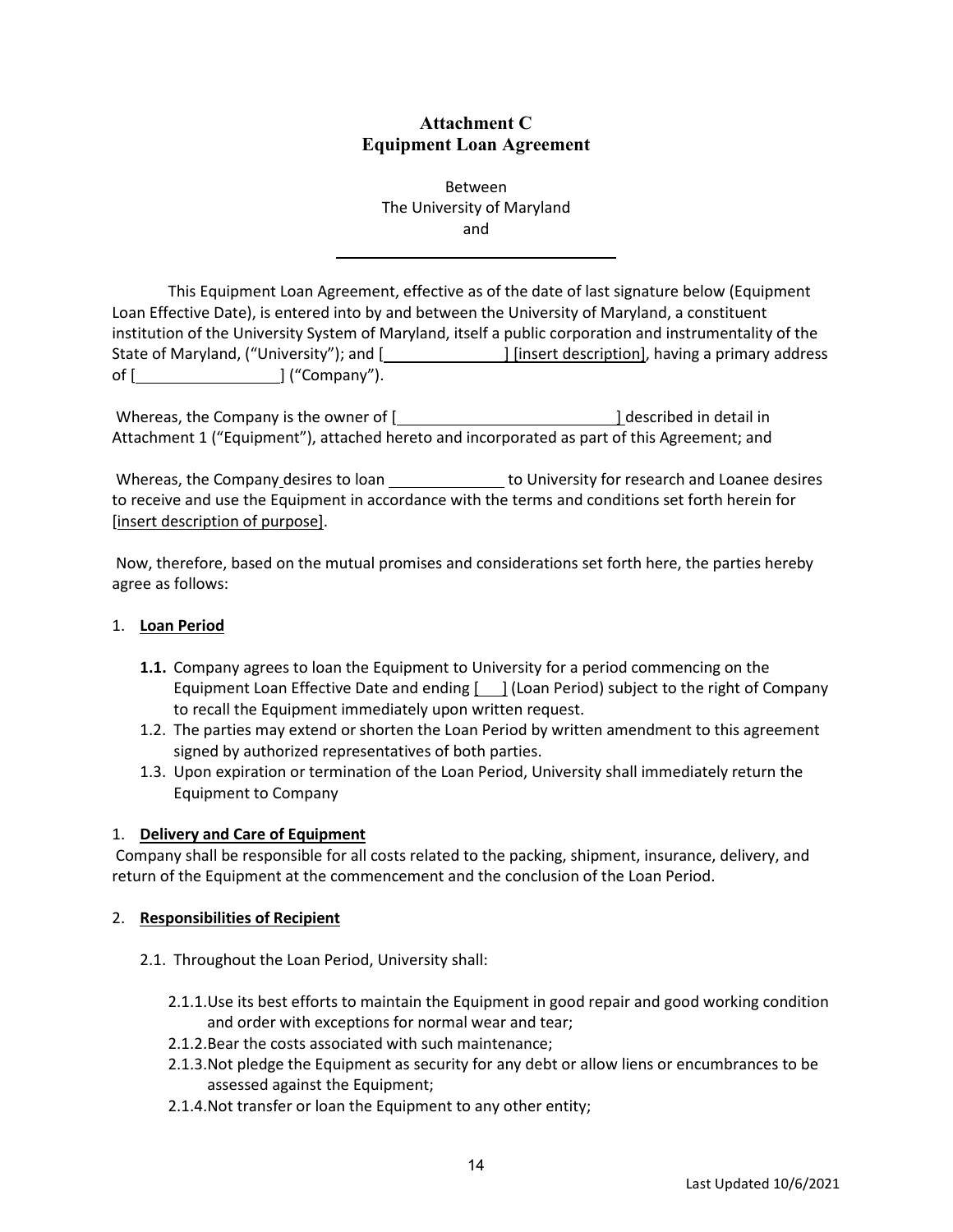- 2.1.5.Not ship or distribute the Equipment to another party without the prior written consent of Company;
- 2.1.6.Comply with all United States laws, ordinances, and regulations relating to the possession, use, maintenance, and export of the Equipment; and
- 2.1.7.Use the Equipment solely in support of the purpose identified above.
- 2.2. University shall not alter or modify the Equipment, in any way, without the prior written permission of Company.
- 2.3. University agrees that the only persons authorized to use the Equipment are:  $\Box$

("Authorized Users").

2.4. The list of Authorized Users may be modified only with the prior written permission of Company.

#### 3. **Representations, Warranties and Disclaimers of Warranties**

- 3.1. Company represents that a determination has been made and memorialized in a memorandum, attached hereto as Attachment 2, that the export of the Equipment to University [does/does not] require a license under United States export control laws.
- 3.2. COMPANY MAKES NO WARRANTIES, WHETHER EXPRESS OR IMPLIED, ORAL OR IN WRITING, RELATED TO THE EQUIPMENT INCLUDING BUT NOT LIMITED TO ANY WARRANTY OF TITLE, MERCHANTABILITY, FITNESS FOR A PARTICULAR PURPOSE, OR FREEDOM FROM ENCUMBRANCES OF ANY KIND, INCLUDING LIENS AND SECURITY INTERESTS.
- 3.3. Throughout the Loan Period, University agrees to assume all risk of loss or damage to the Equipment and shall indemnify and hold harmless Company, its officers, agents, and employees from and against any claims, damages, liabilities, losses and costs arising out of the export, use, damage, loss, theft or destruction of the Equipment.

#### 4. **General**

- 4.1. The validity, interpretation, and effect of this Agreement shall be governed by the laws of the State of Maryland, without reference to its conflicts of law provisions, and the United States of America.
- 4.2. Company consents to the exclusive jurisdiction and venue of the United States District Court for the District of Maryland or, if federal jurisdiction is lacking, to the Circuit Court of the State of Maryland.
- 4.3. This Agreement shall be binding upon and inure to the benefit of the parties hereto and their respective successors and assigns; provided however, that University may assign this Agreement *only* upon the prior written approval of Company.
- 4.4. This Agreement may be modified only by written amendment to this agreement signed by both parties.
- 4.5. This Agreement embodies the entire understanding between the parties. There are no contracts, understandings, conditions, warranties or representations, oral or written, express or implied, with reference to the subject matter hereof which are not merged herein.
- 4.6. This Agreement may be executed in counterparts, each of which taken together will be deemed one original.